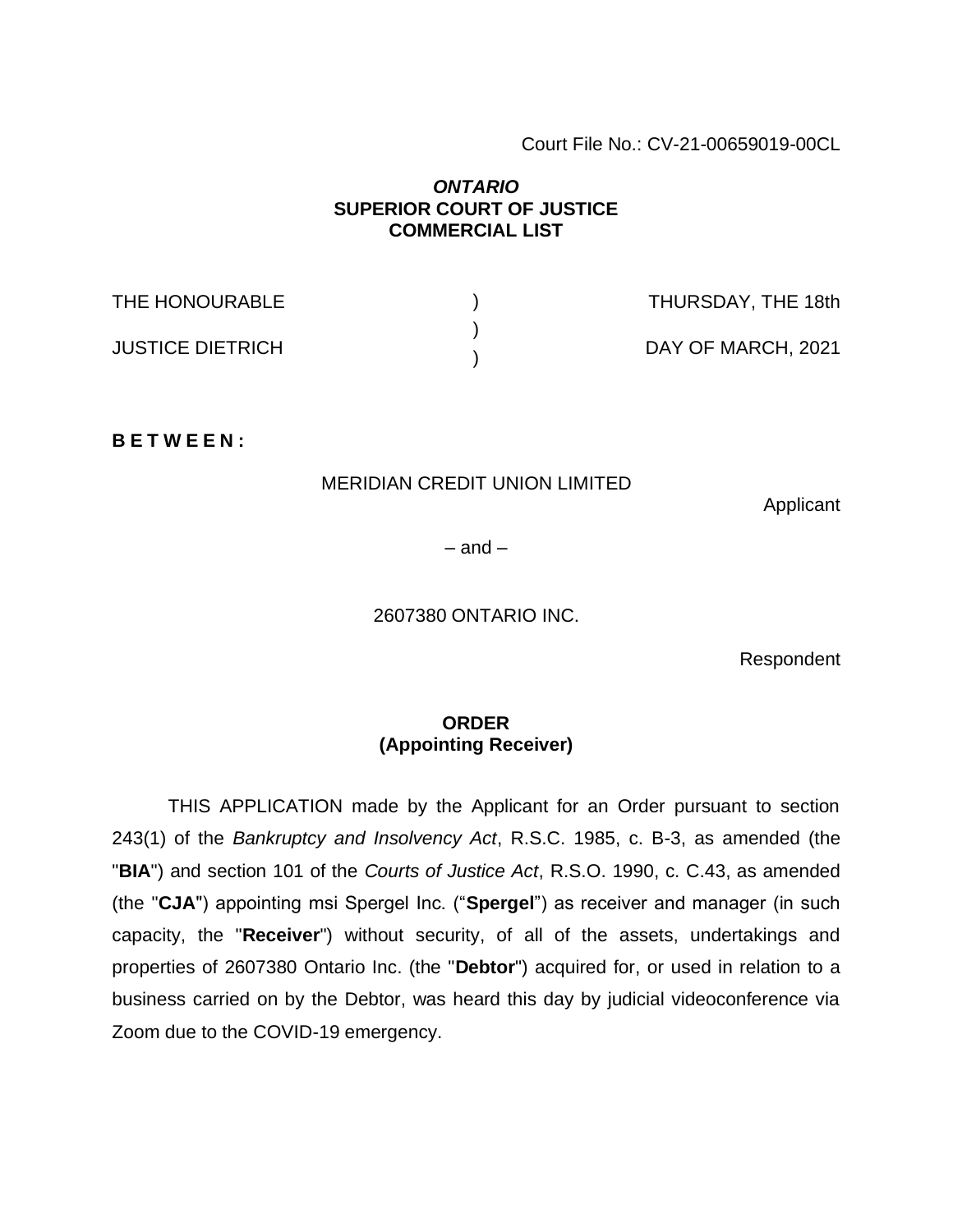ON READING the affidavit of Bernhard Huber sworn March 16, 2021 and the Exhibits thereto and on hearing the submissions of counsel for the Applicant, counsel for the Debtor, and those other parties listed on the counsel slip, no one else appearing for any other party although duly served as appears from the affidavit of service of Heather Fisher sworn March 16, 2021, and on reading the consent of Spergel to act as the Receiver,

# **SERVICE**

1. THIS COURT ORDERS that the time for service of the Notice of Application and the Application Record is hereby abridged and validated so that this motion is properly returnable today and hereby dispenses with further service thereof.

# **APPOINTMENT**

2. THIS COURT ORDERS that pursuant to section 243(1) of the BIA and section 101 of the CJA, Spergel is hereby appointed Receiver, without security, of all of the assets, undertakings and properties of the Debtor acquired for, or used in relation to a business carried on by the Debtor, and all proceeds thereof (collectively, the "**Property**"), including but not limited to the lands and premises listed in Schedule "B" (the "**Nuvo Property**").

## **RECEIVER'S POWERS**

3. THIS COURT ORDERS that the Receiver is hereby empowered and authorized, but not obligated, to act at once in respect of the Property and, without in any way limiting the generality of the foregoing, the Receiver is hereby expressly empowered and authorized to do any of the following where the Receiver considers it necessary or desirable:

> (a) to take possession of and exercise control over the Property and any and all proceeds, receipts and disbursements arising out of or from the Property;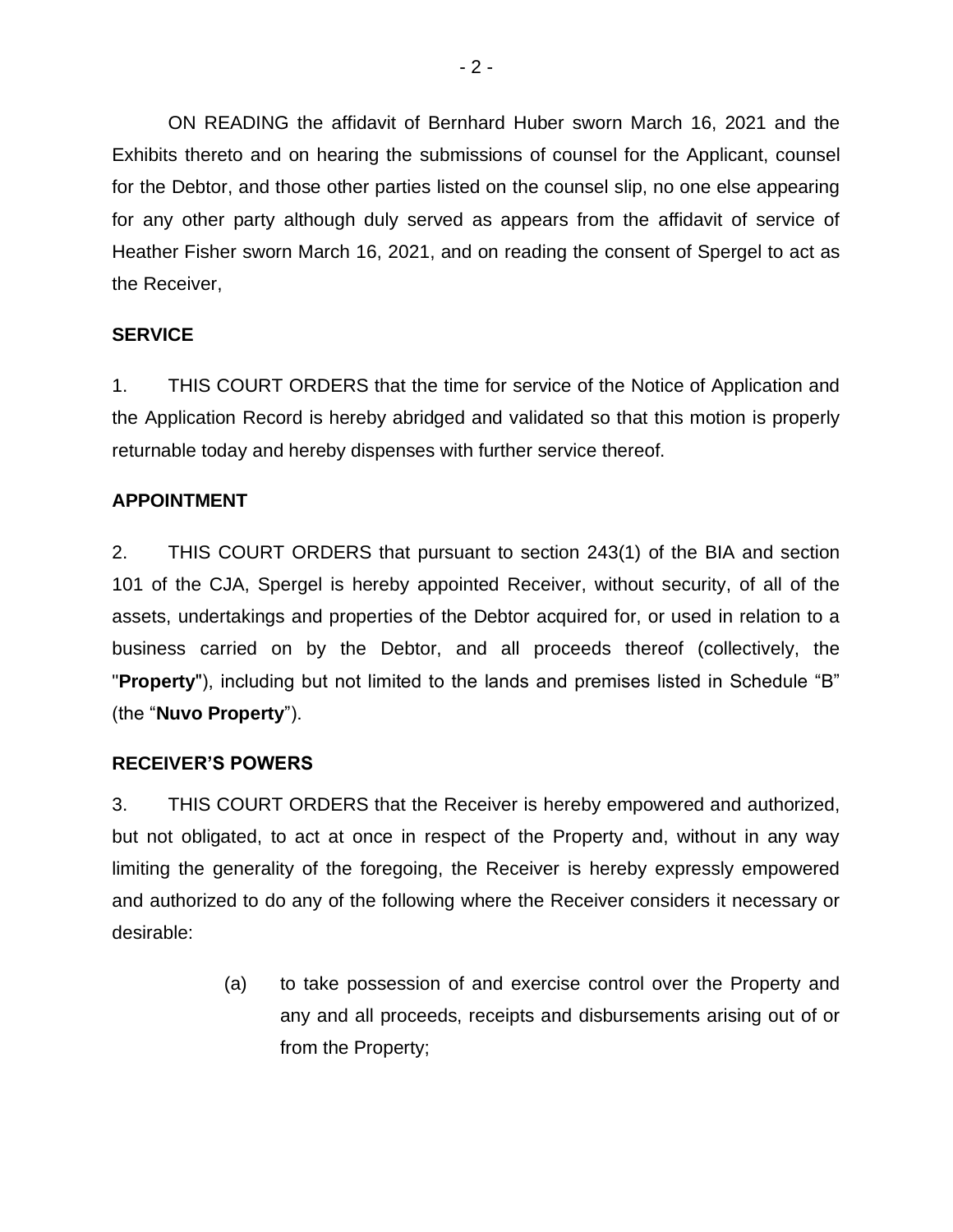- (b) to receive, preserve, and protect the Property, or any part or parts thereof, including, but not limited to, the changing of locks and security codes, the relocating of Property to safeguard it, the engaging of independent security personnel, the taking of physical inventories and the placement of such insurance coverage as may be necessary or desirable;
- (c) to manage, operate, and carry on the business of the Debtor, including the powers to enter into any agreements, incur any obligations in the ordinary course of business, cease to carry on all or any part of the business, or cease to perform any contracts of the Debtor;
- (d) to engage consultants, appraisers, agents, real estate brokers, experts, auditors, accountants, managers, counsel and such other persons from time to time and on whatever basis, including on a temporary basis, to assist with the exercise of the Receiver's powers and duties, including without limitation those conferred by this Order;
- (e) to purchase or lease such machinery, equipment, inventories, supplies, premises or other assets to continue the business of the Debtor or any part or parts thereof;
- (f) to receive and collect all monies and accounts now owed or hereafter owing to the Debtor and to exercise all remedies of the Debtor in collecting such monies, including, without limitation, to enforce any security held by the Debtor;
- (g) to settle, extend or compromise any indebtedness owing to the Debtor;
- (h) to execute, assign, issue and endorse documents of whatever nature in respect of any of the Property, whether in the Receiver's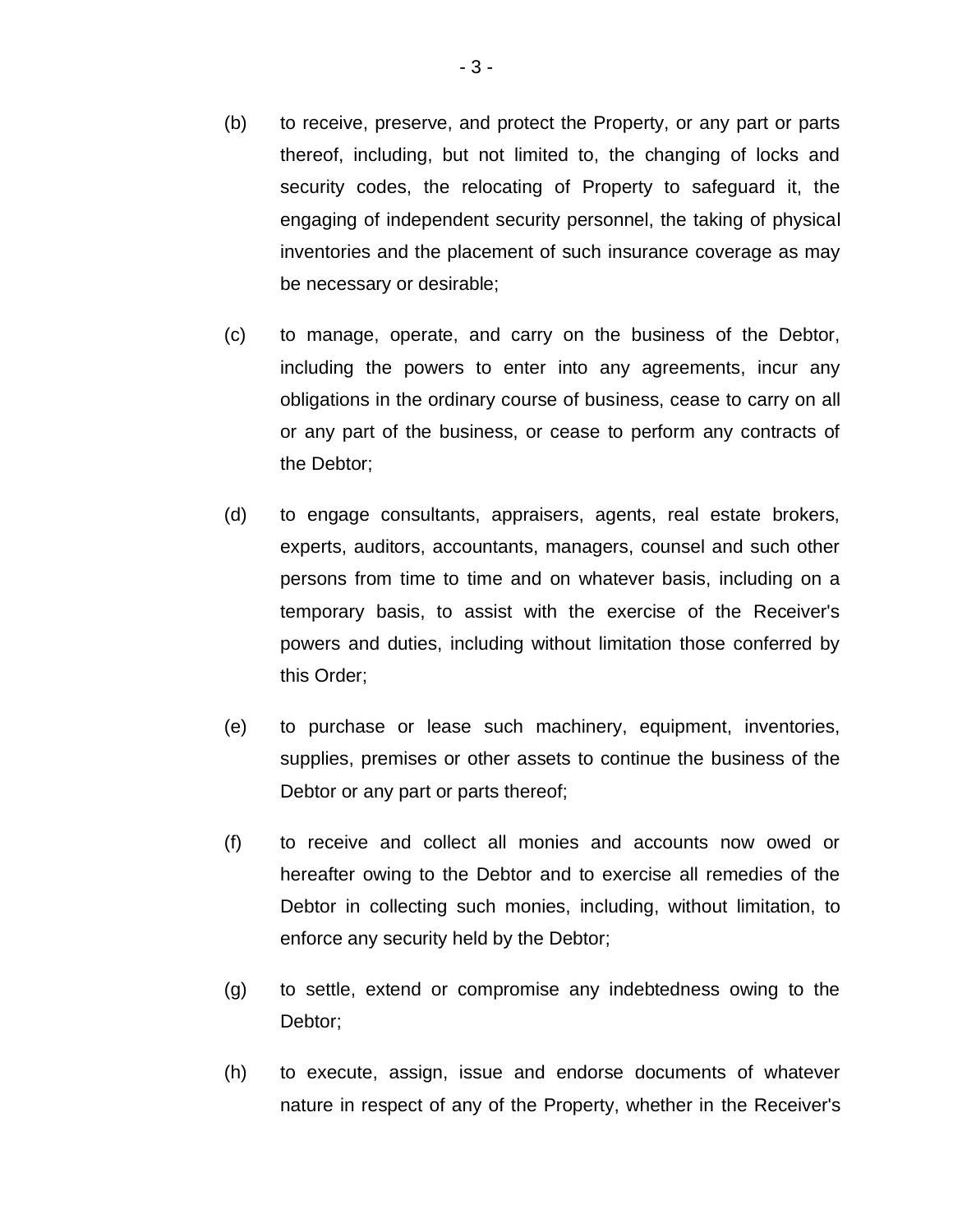name or in the name and on behalf of the Debtor, for any purpose pursuant to this Order;

- (i) to initiate, prosecute and continue the prosecution of any and all proceedings and to defend all proceedings now pending or hereafter instituted with respect to the Debtor, the Property or the Receiver, and to settle or compromise any such proceedings. The authority hereby conveyed shall extend to such appeals or applications for judicial review in respect of any order or judgment pronounced in any such proceeding;
- (j) to market any or all of the Property, including advertising and soliciting offers in respect of the Property or any part or parts thereof and negotiating such terms and conditions of sale as the Receiver in its discretion may deem appropriate;
- (k) to sell, convey, transfer, lease or assign the Property or any part or parts thereof out of the ordinary course of business,
	- (i) without the approval of this Court in respect of any transaction not exceeding \$50,000, provided that the aggregate consideration for all such transactions does not exceed \$250,000; and
	- (ii) with the approval of this Court in respect of any transaction in which the purchase price or the aggregate purchase price exceeds the applicable amount set out in the preceding clause;

and in each such case notice under subsection 63(4) of the Ontario *Personal Property Security Act* or section 31 of the *Ontario Mortgages Act*, as the case may be, shall not be required.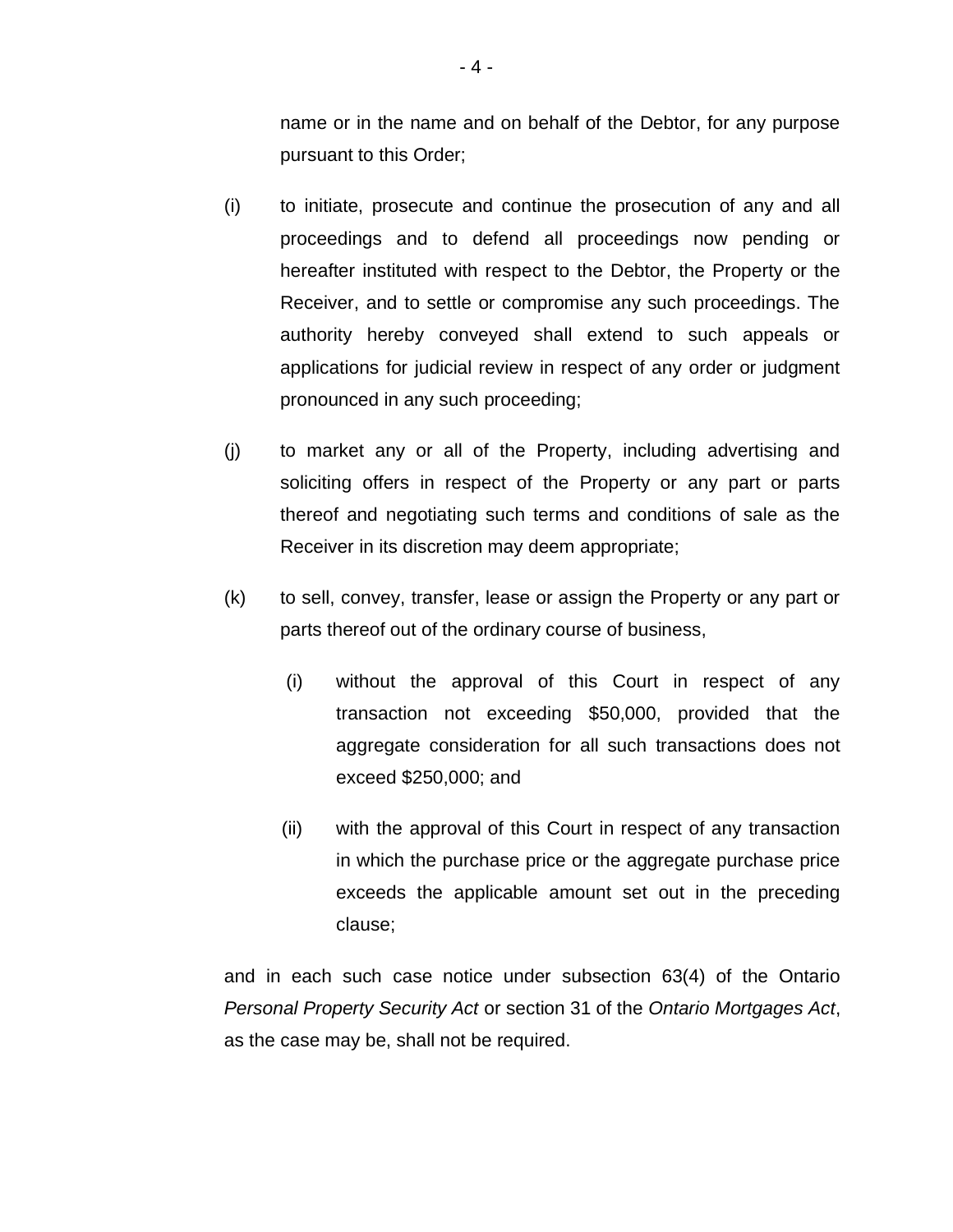- (l) to apply for any vesting order or other orders necessary to convey the Property or any part or parts thereof to a purchaser or purchasers thereof, free and clear of any liens or encumbrances affecting such Property;
- (m) to report to, meet with and discuss with such affected Persons (as defined below) as the Receiver deems appropriate on all matters relating to the Property and the receivership, and to share information, subject to such terms as to confidentiality as the Receiver deems advisable;
- (n) to register a copy of this Order and any other Orders in respect of the Property against title to any of the Property, including as against Real Property;
- (o) to apply for any permits, licences, approvals or permissions as may be required by any governmental authority and any renewals thereof for and on behalf of and, if thought desirable by the Receiver, in the name of the Debtor;
- (p) to enter into agreements with any trustee in bankruptcy appointed in respect of the Debtor, including, without limiting the generality of the foregoing, the ability to enter into occupation agreements for any property owned or leased by the Debtor;
- (q) to exercise any shareholder, partnership, joint venture or other rights which the Debtor may have; and
- (r) to take any steps reasonably incidental to the exercise of these powers or the performance of any statutory obligations.

and in each case where the Receiver takes any such actions or steps, it shall be exclusively authorized and empowered to do so, to the exclusion of all other Persons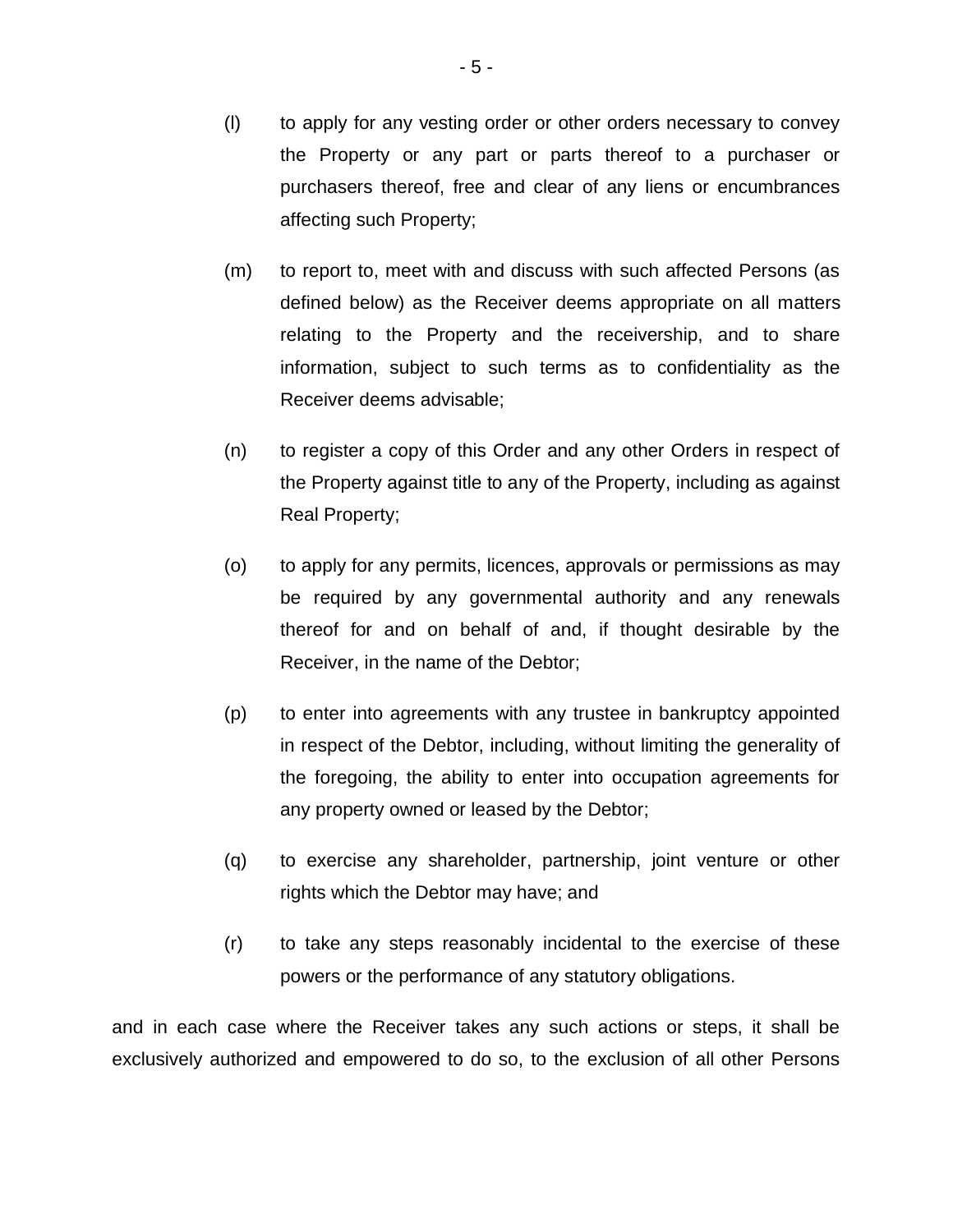(as defined below), including the Debtor, and without interference from any other Person.

#### **DUTY TO PROVIDE ACCESS AND CO-OPERATION TO THE RECEIVER**

4. THIS COURT ORDERS that (i) the Debtor, (ii) all of its current and former directors, officers, employees, agents, accountants, legal counsel and shareholders, and all other persons acting on its instructions or behalf, and (iii) all other individuals, firms, corporations, governmental bodies or agencies, or other entities having notice of this Order (all of the foregoing, collectively, being "**Persons**" and each being a "**Person**") shall forthwith advise the Receiver of the existence of any Property in such Person's possession or control, shall grant immediate and continued access to the Property to the Receiver, and shall deliver all such Property to the Receiver upon the Receiver's request.

5. THIS COURT ORDERS that all Persons shall forthwith advise the Receiver of the existence of any books, documents, securities, contracts, orders, corporate and accounting records, and any other papers, records and information of any kind related to the business or affairs of the Debtor, and any computer programs, computer tapes, computer disks, or other data storage media containing any such information (the foregoing, collectively, the "**Records**") in that Person's possession or control, and shall provide to the Receiver or permit the Receiver to make, retain and take away copies thereof and grant to the Receiver unfettered access to and use of accounting, computer, software and physical facilities relating thereto, provided however that nothing in this paragraph 5 or in paragraph 6 of this Order shall require the delivery of Records, or the granting of access to Records, which may not be disclosed or provided to the Receiver due to the privilege attaching to solicitor-client communication or due to statutory provisions prohibiting such disclosure.

6. THIS COURT ORDERS that if any Records are stored or otherwise contained on a computer or other electronic system of information storage, whether by independent service provider or otherwise, all Persons in possession or control of such Records shall forthwith give unfettered access to the Receiver for the purpose of allowing the Receiver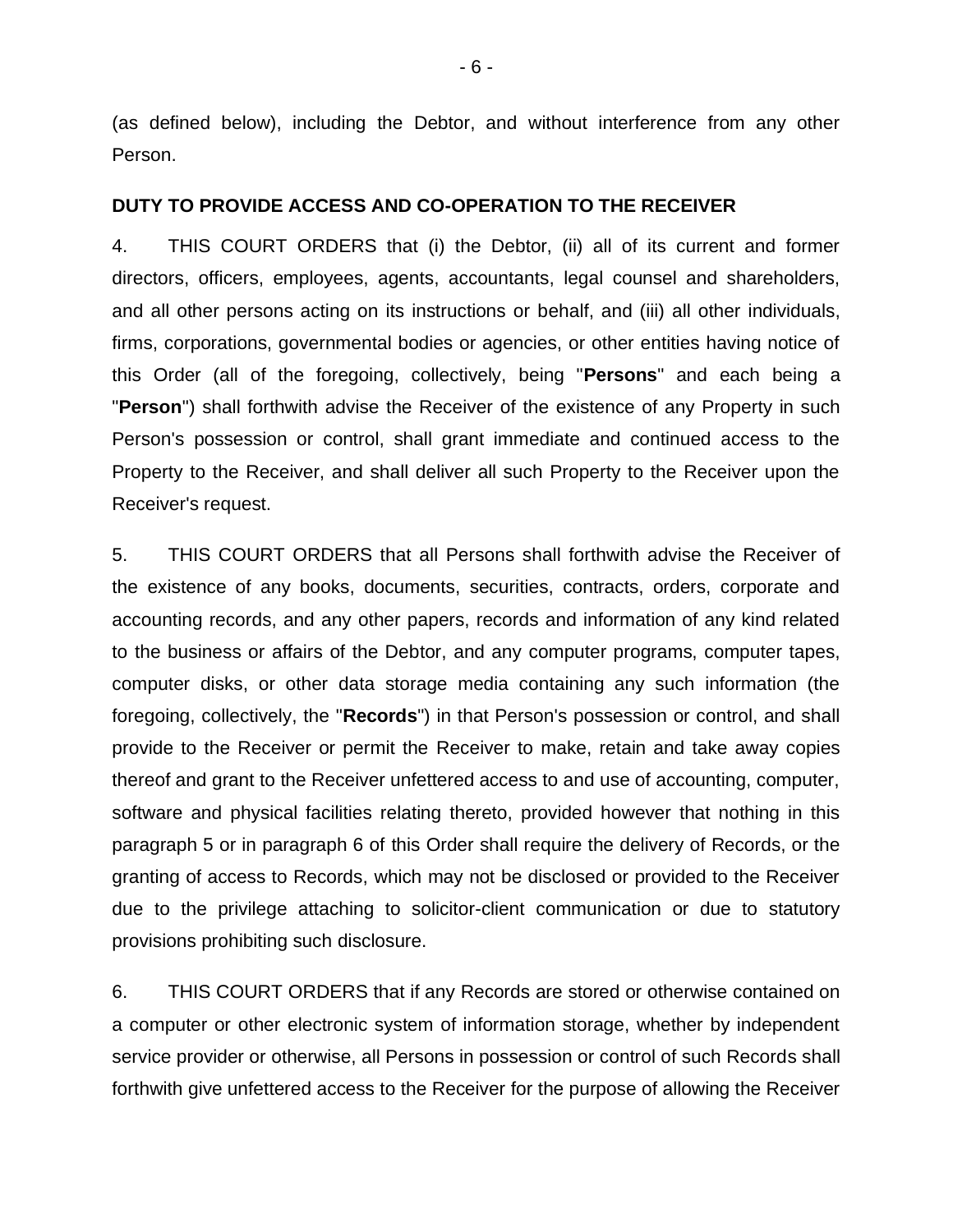to recover and fully copy all of the information contained therein whether by way of printing the information onto paper or making copies of computer disks or such other manner of retrieving and copying the information as the Receiver in its discretion deems expedient, and shall not alter, erase or destroy any Records without the prior written consent of the Receiver. Further, for the purposes of this paragraph, all Persons shall provide the Receiver with all such assistance in gaining immediate access to the information in the Records as the Receiver may in its discretion require including providing the Receiver with instructions on the use of any computer or other system and providing the Receiver with any and all access codes, account names and account numbers that may be required to gain access to the information.

7. THIS COURT ORDERS that the Receiver shall provide each of the relevant landlords with notice of the Receiver's intention to remove any fixtures from any leased premises at least seven (7) days prior to the date of the intended removal. The relevant landlord shall be entitled to have a representative present in the leased premises to observe such removal and, if the landlord disputes the Receiver's entitlement to remove any such fixture under the provisions of the lease, such fixture shall remain on the premises and shall be dealt with as agreed between any applicable secured creditors, such landlord and the Receiver, or by further Order of this Court upon application by the Receiver on at least two (2) days notice to such landlord and any such secured creditors.

## **NO PROCEEDINGS AGAINST THE RECEIVER**

8. THIS COURT ORDERS that no proceeding or enforcement process in any court or tribunal (each, a "**Proceeding**"), shall be commenced or continued against the Receiver except with the written consent of the Receiver or with leave of this Court.

# **NO PROCEEDINGS AGAINST THE DEBTOR OR THE PROPERTY**

9. THIS COURT ORDERS that no Proceeding against or in respect of the Debtor or the Property shall be commenced or continued except with the written consent of the Receiver or with leave of this Court and any and all Proceedings currently under way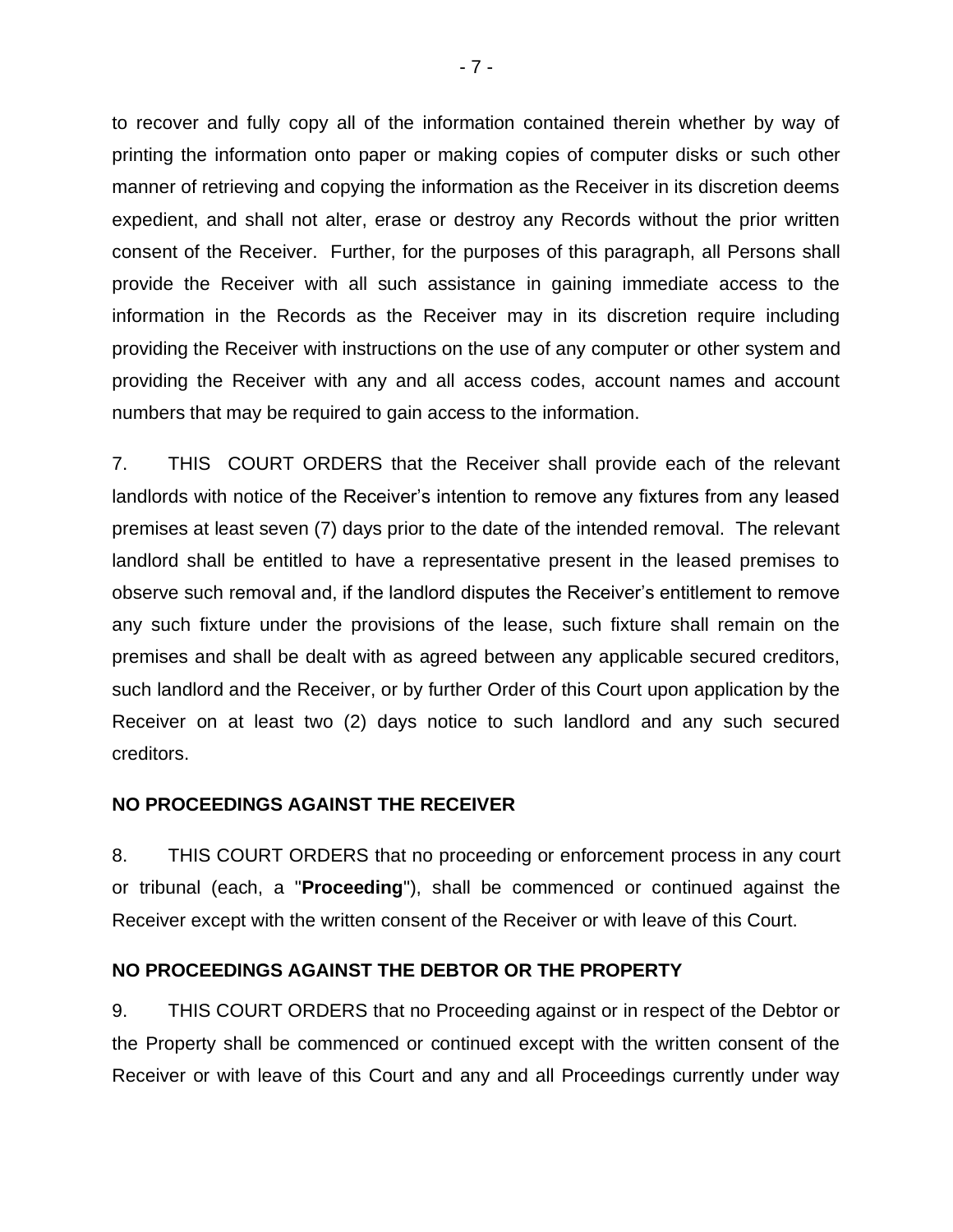against or in respect of the Debtor or the Property are hereby stayed and suspended pending further Order of this Court.

### **NO EXERCISE OF RIGHTS OR REMEDIES**

10. THIS COURT ORDERS that all rights and remedies against the Debtor, the Receiver, or affecting the Property, are hereby stayed and suspended except with the written consent of the Receiver or leave of this Court, provided however that this stay and suspension does not apply in respect of any "eligible financial contract" as defined in the BIA, and further provided that nothing in this paragraph shall (i) empower the Receiver or the Debtor to carry on any business which the Debtor is not lawfully entitled to carry on, (ii) exempt the Receiver or the Debtor from compliance with statutory or regulatory provisions relating to health, safety or the environment, (iii) prevent the filing of any registration to preserve or perfect a security interest, or (iv) prevent the registration of a claim for lien.

## **NO INTERFERENCE WITH THE RECEIVER**

11. THIS COURT ORDERS that no Person shall discontinue, fail to honour, alter, interfere with, repudiate, terminate or cease to perform any right, renewal right, contract, agreement, licence or permit in favour of or held by the Debtor, without written consent of the Receiver or leave of this Court.

## **CONTINUATION OF SERVICES**

12. THIS COURT ORDERS that all Persons having oral or written agreements with the Debtor or statutory or regulatory mandates for the supply of goods and/or services, including without limitation, all computer software, communication and other data services, centralized banking services, payroll services, insurance, transportation services, utility or other services to the Debtor are hereby restrained until further Order of this Court from discontinuing, altering, interfering with or terminating the supply of such goods or services as may be required by the Receiver, and that the Receiver shall be entitled to the continued use of the Debtor's current telephone numbers, facsimile numbers, internet addresses and domain names, provided in each case that the normal prices or charges for all such goods or services received after the date of this Order are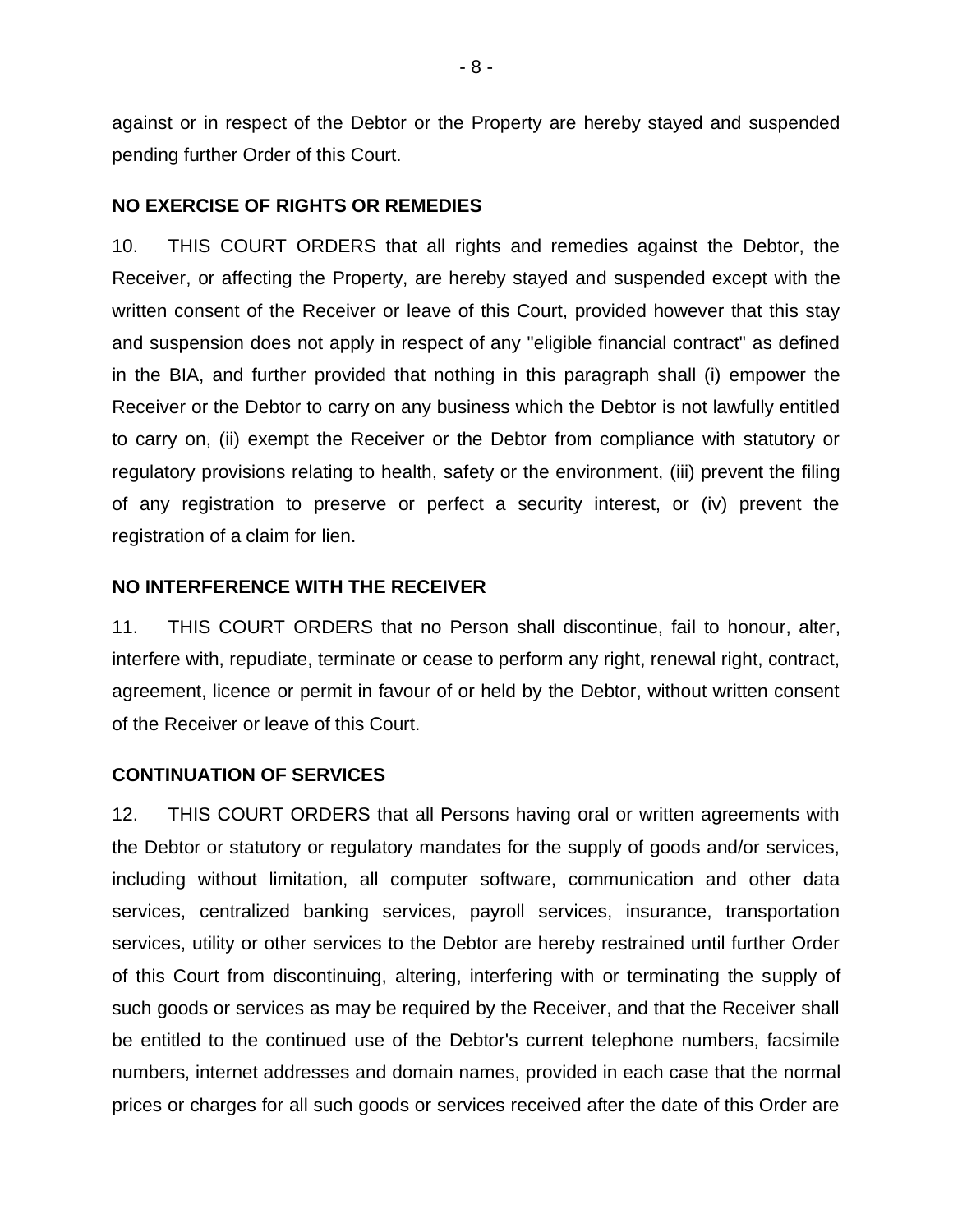paid by the Receiver in accordance with normal payment practices of the Debtor or such other practices as may be agreed upon by the supplier or service provider and the Receiver, or as may be ordered by this Court.

#### **RECEIVER TO HOLD FUNDS**

13. THIS COURT ORDERS that all funds, monies, cheques, instruments, and other forms of payments received or collected by the Receiver from and after the making of this Order from any source whatsoever, including without limitation the sale of all or any of the Property and the collection of any accounts receivable in whole or in part, whether in existence on the date of this Order or hereafter coming into existence, shall be deposited into one or more new accounts to be opened by the Receiver (the "**Post Receivership Accounts**") and the monies standing to the credit of such Post Receivership Accounts from time to time, net of any disbursements provided for herein, shall be held by the Receiver to be paid in accordance with the terms of this Order or any further Order of this Court.

### **EMPLOYEES**

14. THIS COURT ORDERS that all employees of the Debtor shall remain the employees of the Debtor until such time as the Receiver, on the Debtor's behalf, may terminate the employment of such employees. The Receiver shall not be liable for any employee-related liabilities, including any successor employer liabilities as provided for in section 14.06(1.2) of the BIA, other than such amounts as the Receiver may specifically agree in writing to pay, or in respect of its obligations under sections 81.4(5) or 81.6(3) of the BIA or under the *Wage Earner Protection Program Act*.

#### **PIPEDA**

15. THIS COURT ORDERS that, pursuant to clause 7(3)(c) of the Canada *Personal Information Protection and Electronic Documents Act*, the Receiver shall disclose personal information of identifiable individuals to prospective purchasers or bidders for the Property and to their advisors, but only to the extent desirable or required to negotiate and attempt to complete one or more sales of the Property (each, a "**Sale**"). Each prospective purchaser or bidder to whom such personal information is disclosed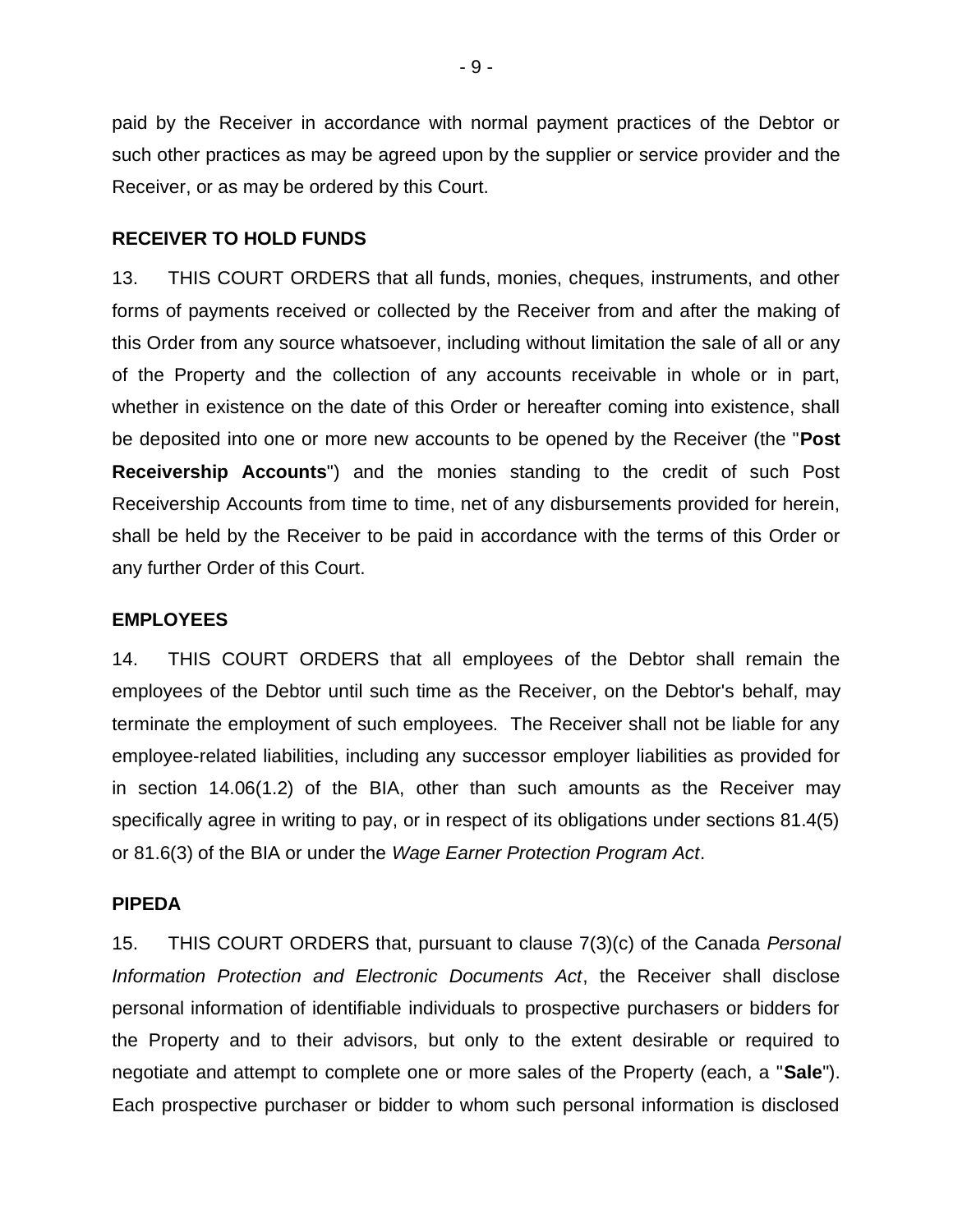shall maintain and protect the privacy of such information and limit the use of such information to its evaluation of the Sale, and if it does not complete a Sale, shall return all such information to the Receiver, or in the alternative destroy all such information. The purchaser of any Property shall be entitled to continue to use the personal information provided to it, and related to the Property purchased, in a manner which is in all material respects identical to the prior use of such information by the Debtor, and shall return all other personal information to the Receiver, or ensure that all other personal information is destroyed.

#### **LIMITATION ON ENVIRONMENTAL LIABILITIES**

16. THIS COURT ORDERS that nothing herein contained shall require the Receiver to occupy or to take control, care, charge, possession or management (separately and/or collectively, "**Possession**") of any of the Property that might be environmentally contaminated, might be a pollutant or a contaminant, or might cause or contribute to a spill, discharge, release or deposit of a substance contrary to any federal, provincial or other law respecting the protection, conservation, enhancement, remediation or rehabilitation of the environment or relating to the disposal of waste or other contamination including, without limitation, the *Canadian Environmental Protection Act*, the Ontario *Environmental Protection Act*, the *Ontario Water Resources Act*, or the Ontario *Occupational Health and Safety Act* and regulations thereunder (the "**Environmental Legislation**"), provided however that nothing herein shall exempt the Receiver from any duty to report or make disclosure imposed by applicable Environmental Legislation. The Receiver shall not, as a result of this Order or anything done in pursuance of the Receiver's duties and powers under this Order, be deemed to be in Possession of any of the Property within the meaning of any Environmental Legislation, unless it is actually in possession.

### **LIMITATION ON THE RECEIVER'S LIABILITY**

17. THIS COURT ORDERS that the Receiver shall incur no liability or obligation as a result of its appointment or the carrying out the provisions of this Order, including but not limited to any illness or bodily harm resulting from a party or parties contracting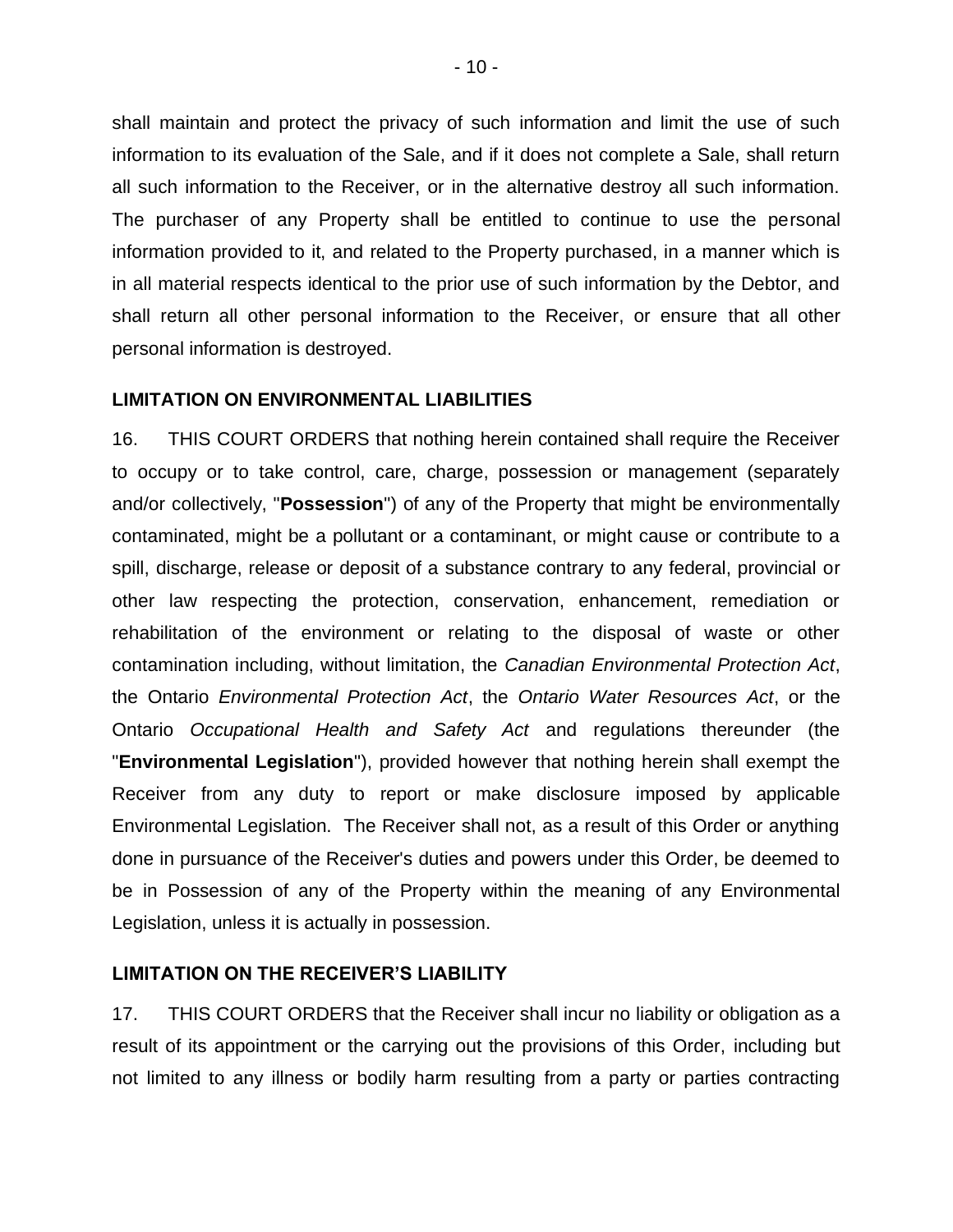COVID-19, save and except for any gross negligence or wilful misconduct on its part, or in respect of its obligations under sections 81.4(5) or 81.6(3) of the BIA or under the *Wage Earner Protection Program Act*. Nothing in this Order shall derogate from the protections afforded the Receiver by section 14.06 of the BIA or by any other applicable legislation.

## **RECEIVER'S ACCOUNTS**

18. THIS COURT ORDERS that the Receiver and counsel to the Receiver shall be paid their reasonable fees and disbursements, in each case at their standard rates and charges unless otherwise ordered by the Court on the passing of accounts, and that the Receiver and counsel to the Receiver shall be entitled to and are hereby granted a charge (the "**Receiver's Charge**") on the Property, as security for such fees and disbursements, both before and after the making of this Order in respect of these proceedings, and that the Receiver's Charge shall form a first charge on the Property in priority to all security interests, trusts, liens, charges and encumbrances, statutory or otherwise, in favour of any Person, but subject to sections 14.06(7), 81.4(4), and 81.6(2) of the BIA.

19. THIS COURT ORDERS that the Receiver and its legal counsel shall pass its accounts from time to time, and for this purpose the accounts of the Receiver and its legal counsel are hereby referred to a judge of the Commercial List of the Ontario Superior Court of Justice.

20. THIS COURT ORDERS that prior to the passing of its accounts, the Receiver shall be at liberty from time to time to apply reasonable amounts, out of the monies in its hands, against its fees and disbursements, including legal fees and disbursements, incurred at the standard rates and charges of the Receiver or its counsel, and such amounts shall constitute advances against its remuneration and disbursements when and as approved by this Court.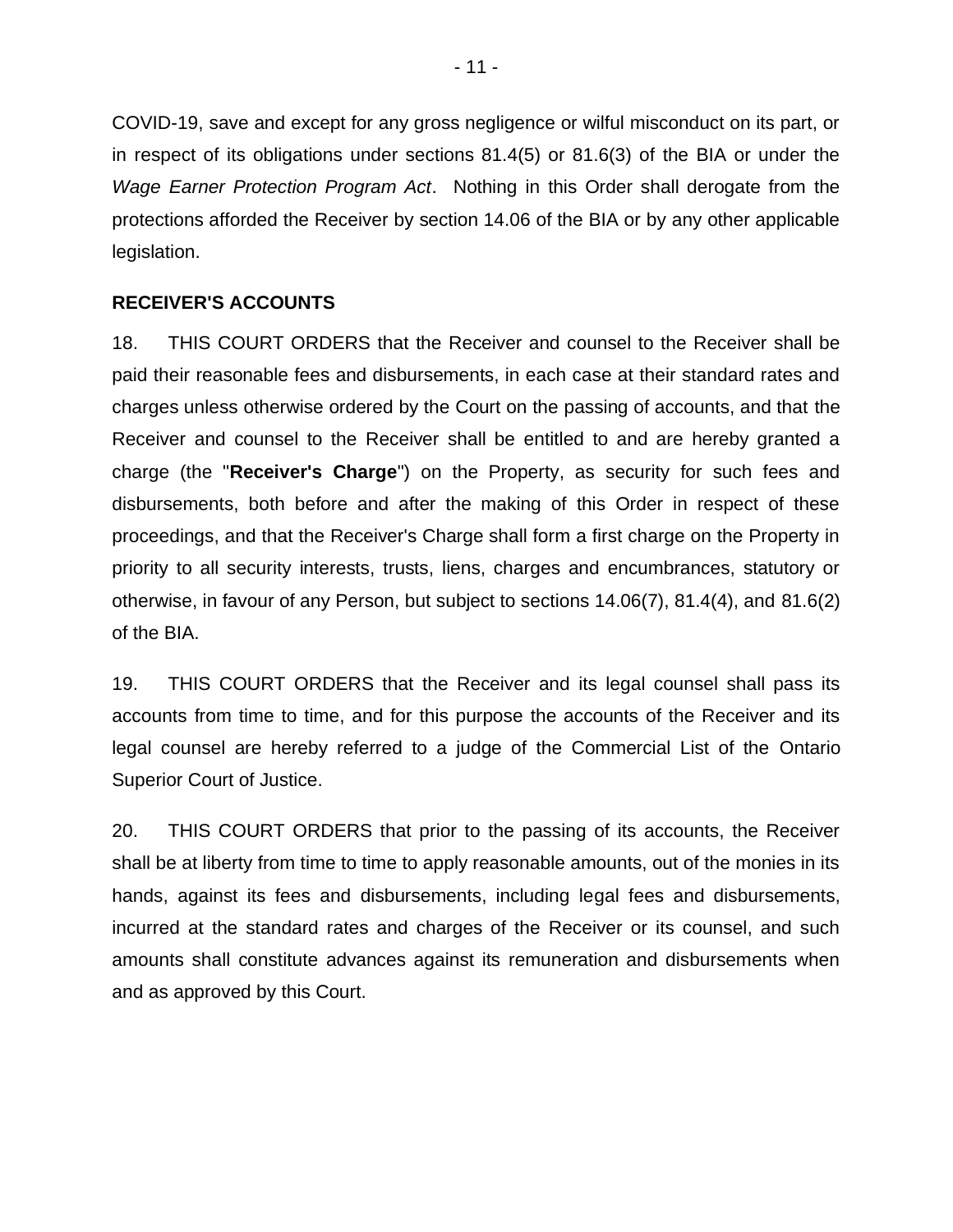## **FUNDING OF THE RECEIVERSHIP**

21. THIS COURT ORDERS that the Receiver be at liberty and it is hereby empowered to borrow by way of a revolving credit or otherwise, such monies from time to time as it may consider necessary or desirable, provided that the outstanding principal amount does not exceed \$500,000 (or such greater amount as this Court may by further Order authorize) at any time, at such rate or rates of interest as it deems advisable for such period or periods of time as it may arrange, for the purpose of funding the exercise of the powers and duties conferred upon the Receiver by this Order, including interim expenditures. The whole of the Property shall be and is hereby charged by way of a fixed and specific charge (the "**Receiver's Borrowings Charge**") as security for the payment of the monies borrowed, together with interest and charges thereon, in priority to all security interests, trusts, liens, charges and encumbrances, statutory or otherwise, in favour of any Person, but subordinate in priority to the Receiver's Charge and the charges as set out in sections 14.06(7), 81.4(4), and 81.6(2) of the BIA.

22. THIS COURT ORDERS that neither the Receiver's Borrowings Charge nor any other security granted by the Receiver in connection with its borrowings under this Order shall be enforced without leave of this Court.

23. THIS COURT ORDERS that the Receiver is at liberty and authorized to issue certificates substantially in the form annexed as Schedule "A" hereto (the "**Receiver's Certificates**") for any amount borrowed by it pursuant to this Order.

24. THIS COURT ORDERS that the monies from time to time borrowed by the Receiver pursuant to this Order or any further order of this Court and any and all Receiver's Certificates evidencing the same or any part thereof shall rank on a *pari passu* basis, unless otherwise agreed to by the holders of any prior issued Receiver's Certificates.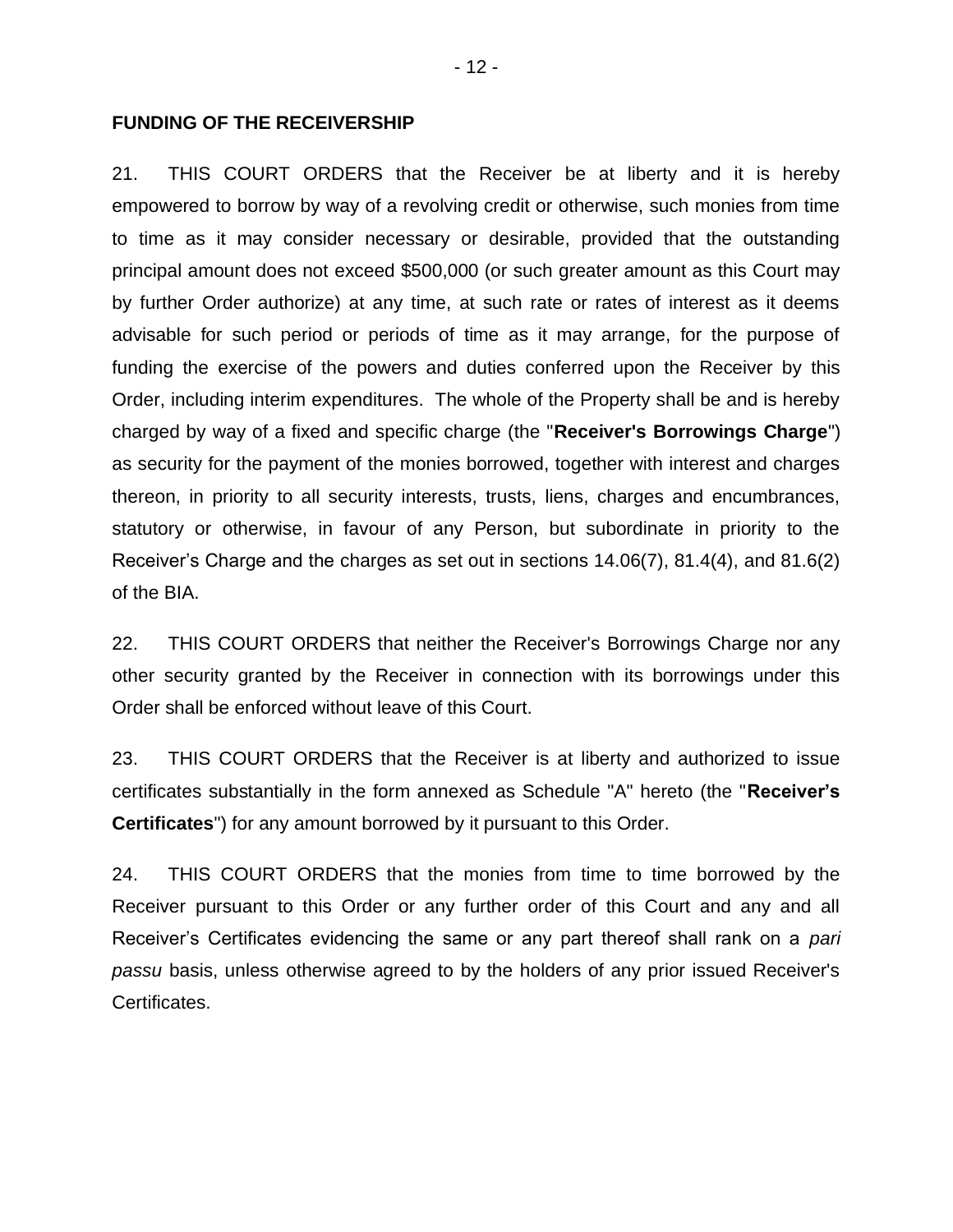## **PRIORITY OF CHARGES**

25. THIS COURT ORDERS that the Administration Charge and the DIP Charge previously granted by this Court in the proceedings of the Debtor under the *Companies Creditors' Arrangement Act* (Canada) (the "**CCAA Proceedings**"), as modified by the order of this Court in the CCAA Proceedings dated March 18, 2021, shall continue to charge the Property and the priority of the Administration Charge and the DIP Charge, in relation to the Receiver's Charge and the Receiver's Borrowing Charge shall be as follows:

- (a) First Administration Charge;
- (b) Second Receiver's Charge;
- (c) Third DIP Charge; and
- (d) Fourth Receiver's Borrowings Charge.

## **SERVICE AND NOTICE**

26. THIS COURT ORDERS that the E-Service Protocol of the Commercial List (the "**Protocol**") is approved and adopted by reference herein and, in this proceeding, the service of documents made in accordance with the Protocol (which can be found on the Commercial List website at http://www.ontariocourts.ca/scj/practice/practicedirections/toronto/e-service-protocol/) shall be valid and effective service. Subject to Rule 17.05 this Order shall constitute an order for substituted service pursuant to Rule 16.04 of the *Rules of Civil Procedure*. Subject to Rule 3.01(d) of the *Rules of Civil Procedure* and paragraph 21 of the Protocol, service of documents in accordance with the Protocol will be effective on transmission. This Court further orders that a Case Website shall be established in accordance with the Protocol with the following URL '<http://www.spergelcorporate.ca/2607380ontarioinc>'.

27. THIS COURT ORDERS that if the service or distribution of documents in accordance with the Protocol is not practicable, the Receiver is at liberty to serve or distribute this Order, any other materials and orders in these proceedings, any notices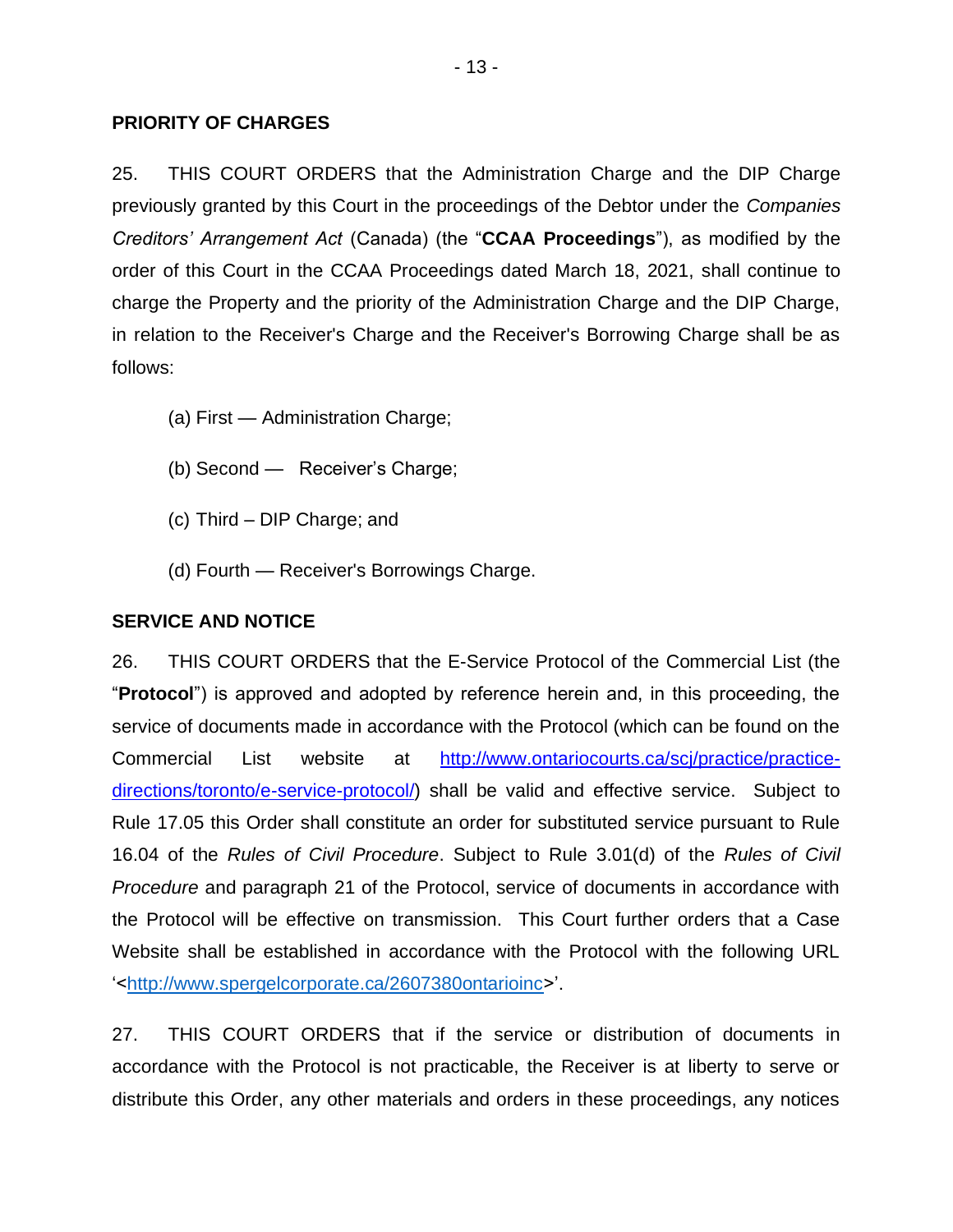or other correspondence, by forwarding true copies thereof by prepaid ordinary mail, courier, personal delivery or facsimile transmission to the Debtor's creditors or other interested parties at their respective addresses as last shown on the records of the Debtor and that any such service or distribution by courier, personal delivery or facsimile transmission shall be deemed to be received on the next business day following the date of forwarding thereof, or if sent by ordinary mail, on the third business day after mailing.

#### **GENERAL**

28. THIS COURT ORDERS that the Receiver may from time to time apply to this Court for advice and directions in the discharge of its powers and duties hereunder.

29. THIS COURT ORDERS that nothing in this Order shall prevent the Receiver from acting as a trustee in bankruptcy of the Debtor.

30. THIS COURT HEREBY REQUESTS the aid and recognition of any court, tribunal, regulatory or administrative body having jurisdiction in Canada or in the United States to give effect to this Order and to assist the Receiver and its agents in carrying out the terms of this Order. All courts, tribunals, regulatory and administrative bodies are hereby respectfully requested to make such orders and to provide such assistance to the Receiver, as an officer of this Court, as may be necessary or desirable to give effect to this Order or to assist the Receiver and its agents in carrying out the terms of this Order.

31. THIS COURT ORDERS that the Receiver be at liberty and is hereby authorized and empowered to apply to any court, tribunal, regulatory or administrative body, wherever located, for the recognition of this Order and for assistance in carrying out the terms of this Order, and that the Receiver is authorized and empowered to act as a representative in respect of the within proceedings for the purpose of having these proceedings recognized in a jurisdiction outside Canada.

32. THIS COURT ORDERS that the Applicant shall have its costs of this motion, up to and including entry and service of this Order, provided for by the terms of the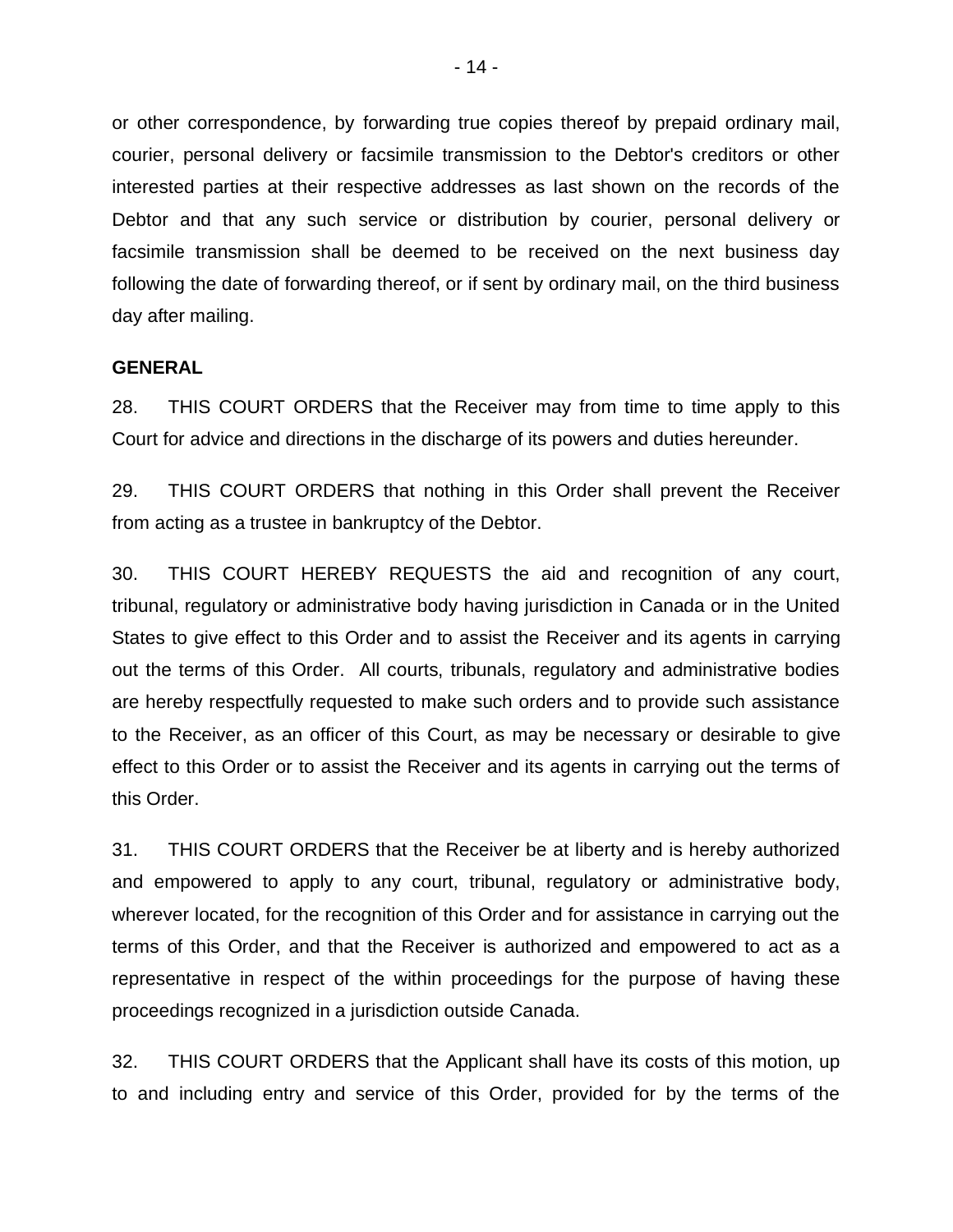Applicant's security or, if not so provided by the Applicant's security, then on a substantial indemnity basis to be paid by the Receiver from the Debtor's estate with such priority and at such time as this Court may determine.

33. THIS COURT ORDERS that any interested party may apply to this Court to vary or amend this Order on not less than seven (7) days' notice to the Receiver and to any other party likely to be affected by the order sought or upon such other notice, if any, as this Court may order.

Dietrich J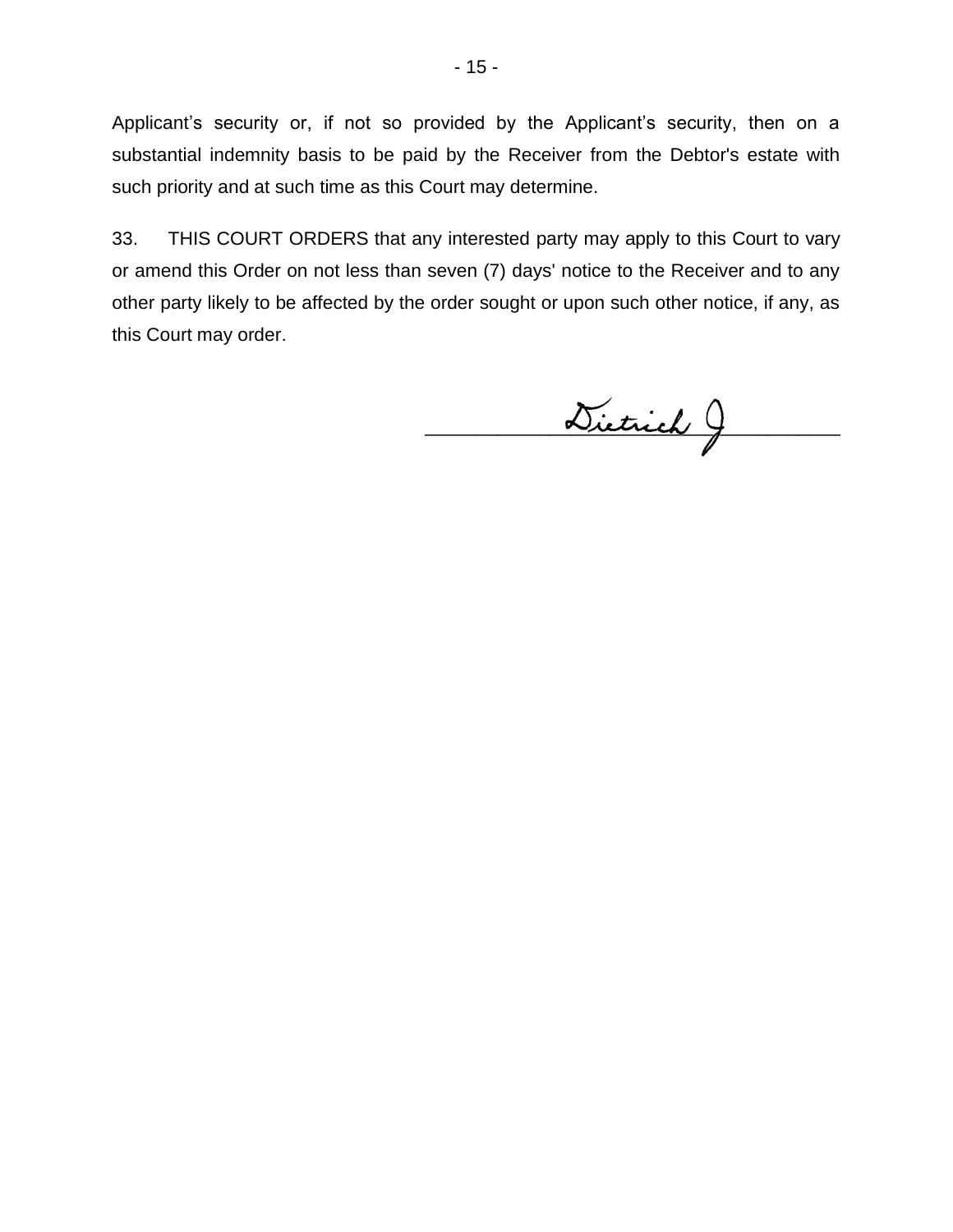## **SCHEDULE "A"**

### **RECEIVER CERTIFICATE**

CERTIFICATE NO. \_\_\_\_\_\_\_\_\_\_\_\_\_\_\_

AMOUNT \$\_\_\_\_\_\_\_\_\_\_\_\_\_\_\_\_\_\_\_\_\_

1. THIS IS TO CERTIFY that msi Spergel Inc., the receiver (the "**Receiver**") of the assets, undertakings and properties of 2607380 Ontario Inc. acquired for, or used in relation to a business carried on by the Debtor, including all proceeds thereof (collectively, the "**Property**") appointed by Order of the Ontario Superior Court of Justice (Commercial List) (the "**Court**") dated the \_\_\_ day of \_\_\_\_\_\_, 2021 (the "**Order**") made in an action having Court file number \_\_-\_\_\_\_\_\_\_\_, has received as such Receiver from the holder of this certificate (the "**Lender**") the principal sum of \$\_\_\_\_\_\_\_\_\_\_\_, being part of the total principal sum of \$\_\_\_\_\_\_\_\_\_\_ which the Receiver is authorized to borrow under and pursuant to the Order.

2. The principal sum evidenced by this certificate is payable on demand by the Lender with interest thereon calculated and compounded [daily][monthly not in advance on the \_\_\_\_\_\_\_ day of each month] after the date hereof at a notional rate per annum equal to the rate of five (5) per cent above the prime commercial lending rate of Meridian Credit Union from time to time.

3. Such principal sum with interest thereon is, by the terms of the Order, together with the principal sums and interest thereon of all other certificates issued by the Receiver pursuant to the Order or to any further order of the Court, a charge upon the whole of the Property, in priority to the security interests of any other person, but subject to the priority of the charges set out in the Order and in the *Bankruptcy and Insolvency Act*, and the right of the Receiver to indemnify itself out of such Property in respect of its remuneration and expenses.

4. All sums payable in respect of principal and interest under this certificate are payable at the main office of the Lender at Toronto, Ontario.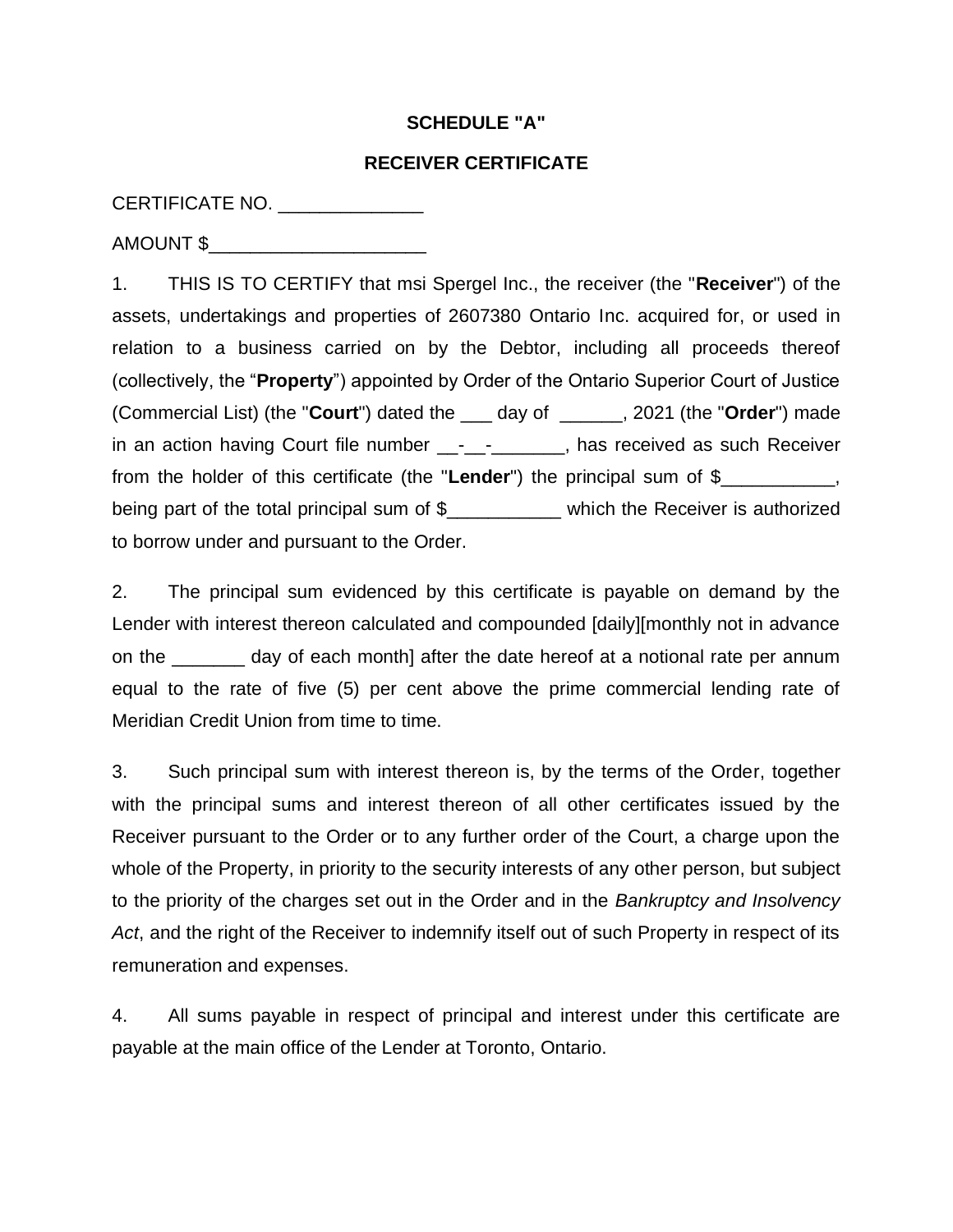5. Until all liability in respect of this certificate has been terminated, no certificates creating charges ranking or purporting to rank in priority to this certificate shall be issued by the Receiver to any person other than the holder of this certificate without the prior written consent of the holder of this certificate.

6. The charge securing this certificate shall operate so as to permit the Receiver to deal with the Property as authorized by the Order and as authorized by any further or other order of the Court.

7. The Receiver does not undertake, and it is not under any personal liability, to pay any sum in respect of which it may issue certificates under the terms of the Order.

DATED the \_\_ day of \_\_\_\_\_\_\_\_\_, 2021.

msi Spergel Inc., solely in its capacity as Receiver of the Property, and not in its personal capacity

Per:

Name: Title: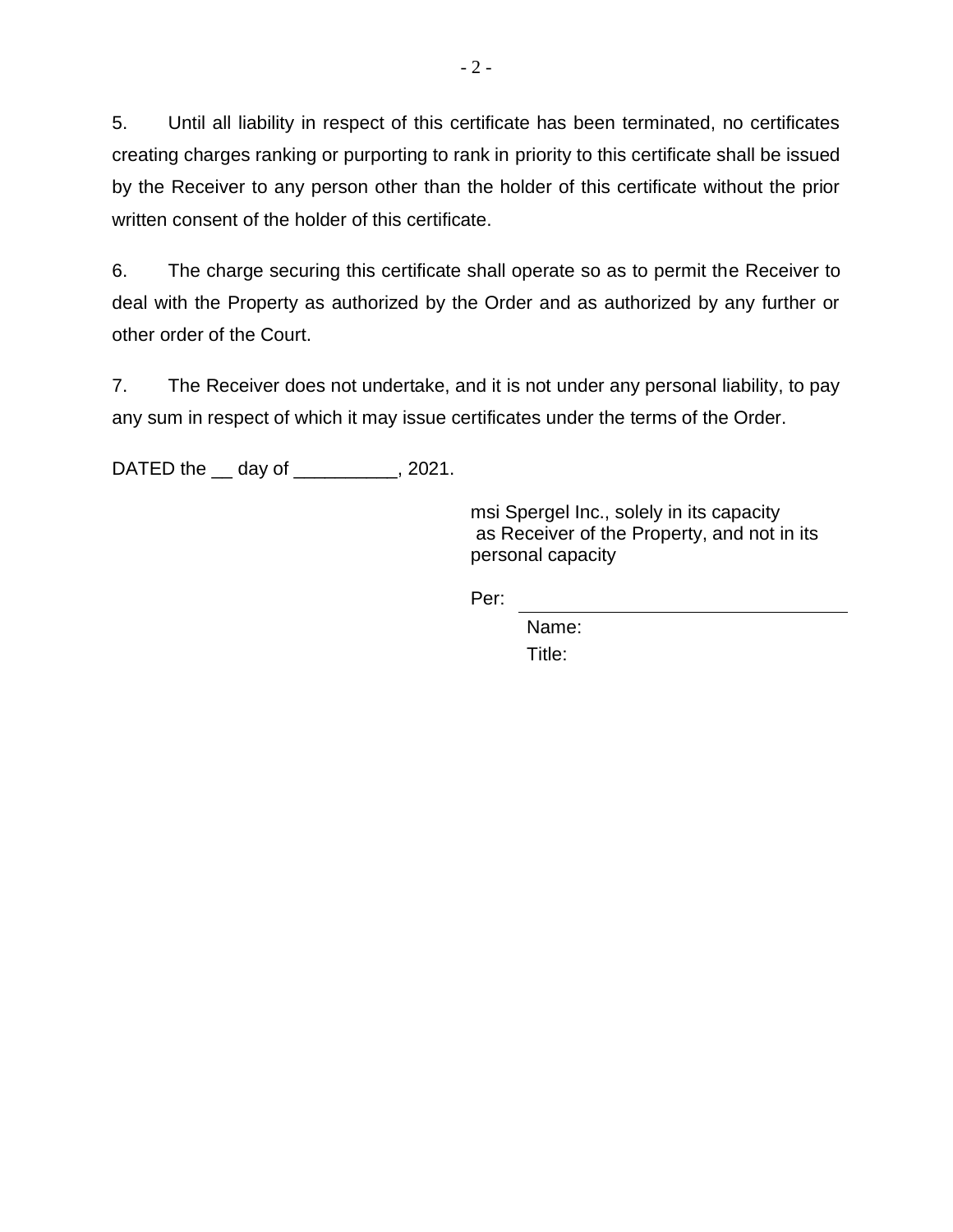# **SCHEDULE "B"**

# **DESCRIPTION OF REAL PROPERTY**

8. The lands and premises municipally described as 1295 North Service Road, Burlington, Ontario:

• **PIN 07127-0265 (LT):** PT LT 10, RCP PL 99, PART 3&7, 20R6963, S/T IN 619045; BURLINGTON